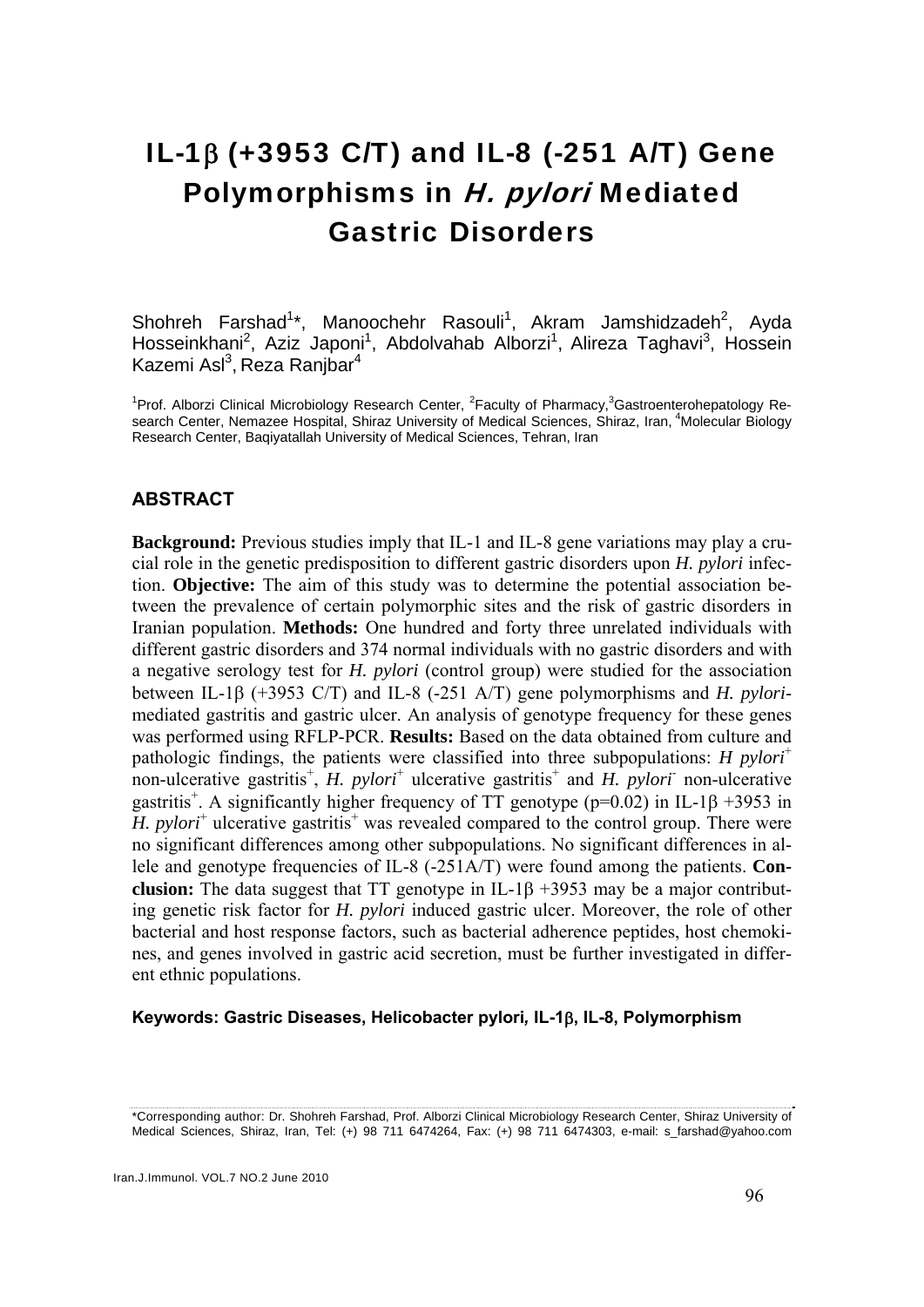### **INTRODUCTION**

It has been proposed that the complex interactions between the bacterial and host genetic factors, along with environmental conditions, play a significant role in determining the differential clinical outcomes among various individuals infected by *Helicobacter pylori* (1,2). The immune system plays an important role in the pathogenesis of gastroduodenal diseases by regulating the nature and intensity of the inflammatory response to *H. pylori* infection (3). IL-1β, a potent inhibitor of gastric acid, is speculated to be responsible for the changes in the gastric environment upon *H. pylori* infection (4,5). Not only, it has important biologic effects, but it also does regulate the inflammatory and the immune response upon promoting the expression of other cytokines, such as IL-6 and IL-12. Polymorphic gene sequences of some cytokines could be potential markers of susceptibility and clinical outcome in different human infectious diseases (6). The biallelic polymorphisms reported in IL-1 $\beta$ , all representing C $\geq$ T base transition at positions -511(NT-022135.14:g.2392610 C>T), -31(NT-022135.14:g.2302130 C>T), and  $+3953(NT-022135.14;g.2306115$  C $\geq$ T) from the transcriptional initiation site (7,8). These polymorphisms have been shown to affect gastric mucosal IL-1β production in response to *H. pylori* infection, significantly (9). The effect of these polymorphisms is therefore most likely mediated through the regulation of IL-1β expression (3,10,11). Interleukine-8 (IL-8), a member of neutrophils and chemokine family, is a chemoattractant of neutrophils and lymphocytes (12). It regulates humoral and immune response through its inflammatory and procoagulant properties (13,14). *H. pylori* adheres to gastric epithelial cells, activates nuclear factor-κB, and stimulates IL-8 production (15,16). Gastric mucosal levels of IL-8 are in parallel with the histological severity of gastritis. The (-251 A/T) polymorphism, which is found in the promoter region of IL-8 gene, is the only one known to influence its expression (17). To determine the potential association between the prevalence of certain polymorphic sites and the risk of gastric disorders in different geographic regions, this study aimed to find an association between IL-1β (+3953 C/T) and IL-8 (-251 A/T) gene polymorphism and *H. pylori*-mediated gastritis and gastric ulcer in an Iranian population using fragment length polymorphism polymerase chain-reaction (RFLP- PCR) method.

### **MATERIALS AND METHODS**

**Patients and Controls.** Of the patients attending the endoscopy ward of Motahhary Clinic of Shiraz University of Medical Sciences during the period of October 2006 to March 2007, 125 were enrolled in this study. Exclusion criteria for patients' recruitment to the study were previous attempts to eradicate *H. pylori*, use of antibiotics or proton pump inhibitors within the last 2 weeks prior to endoscopy, and previous gastric surgery. The diagnosis of non-ulcerative gastritis and/or gastric ulcer was established on the basis of endoscopic findings. The diagnosis of *H. pylori* infection and the histological confirmation of the gastric disease were established by a central study pathologist. Corpus and antral biopsies taken from each patient were transferred to the lab in an appropriate transfer medium (Brain Heart Infusion Broth supplemented with 20% glucose) for *H. pylori* isolation and identification. From each patient 2 blood samples were taken; one in an EDTA containing tube that was stored at  $4^{\circ}$ C until subsequent preparation for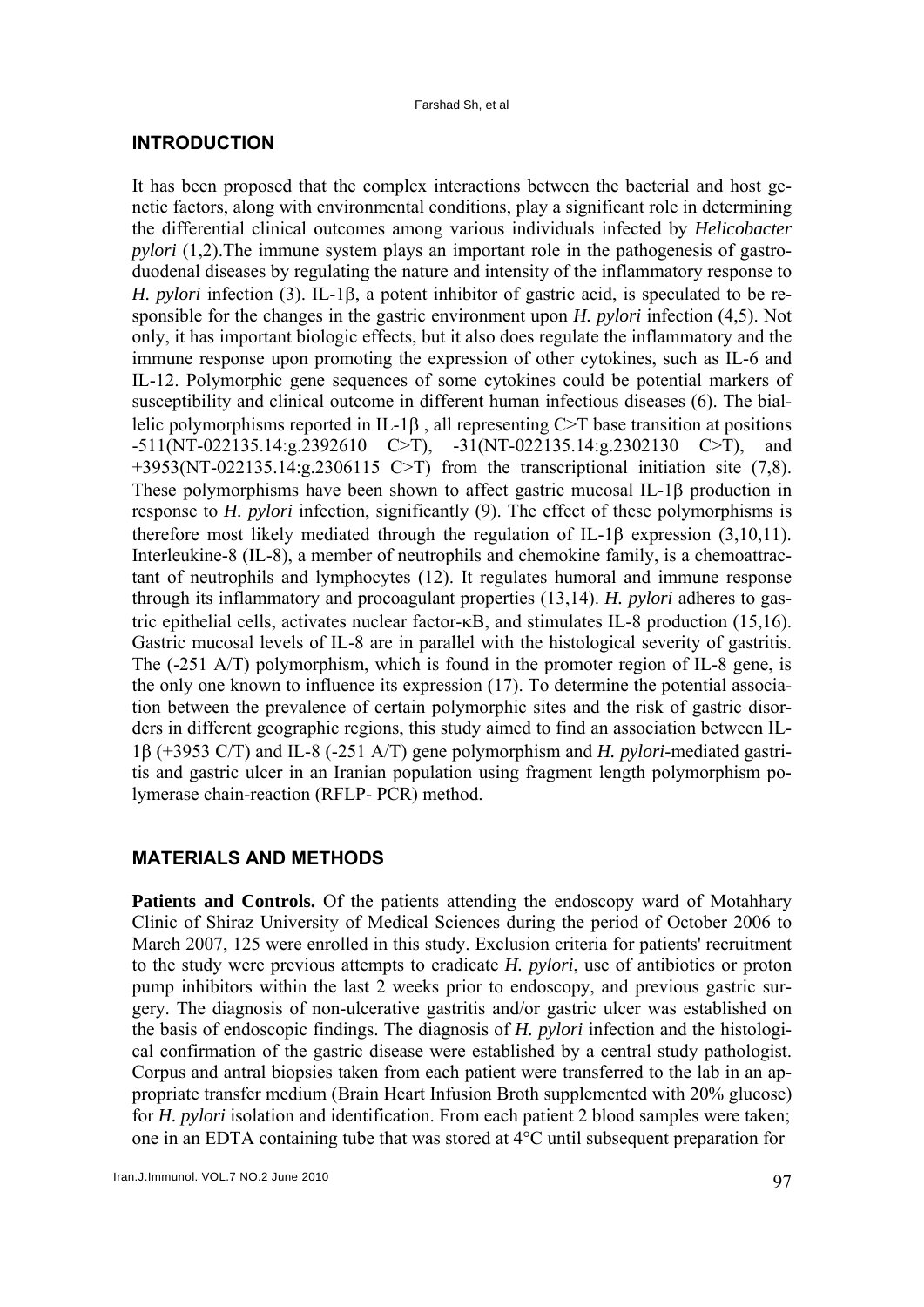PCR and another in tubes without EDTA to prepare serum. The serum samples were stored at -70°C until subsequent preparation for serology tests. The control subjects were 374 unrelated individuals who attended Shiraz blood transfusion organization for blood donation. They had been confirmed as not having any gastric disorders by clinical presentation and the absence of *H. pylori* by serology tests. Written informed consent was obtained from each individual. 10 ml blood collected in EDTA and stored at 4 °C until preparation for PCR.

**Serology Test.** To perform *H. pylori* serology test, Enzyme Linked Immunosorbent Assay (ELISA) was used to study the presence of IgG antibodies to the whole cell in patient's serum according to the manufacturer's instruction (*H. pylori* IgG, MP Biomedicals- Italy).

**Isolation of** *H. pylori.* Biopsy samples from patients were gently homogenized and cultured on rapid urease test media and Brucella agar base (Merck, Germany) supplemented with 10% lysed horse blood and amphotericin B (2 µg/L), trimethoprim (5  $\mu$ g/L) and nalidixic acid (10  $\mu$ g/L). The cultures were kept in a microaerophilic atmosphere (6% O2, 7.1% CO<sub>2</sub>, 7.1% H<sub>2</sub>, and 79.8% N<sub>2</sub>) at 37 °C for 5-10 days. Then the isolates were confirmed as *H. pylori* by positive oxides, catalase and rapid urease tests. The samples were also evaluated for the presence of *H. pylori* by Gram staining and rapid urease tests. If both tests were positive simultaneously, the sample was considered *H. pylori* positive.

**DNA Extraction.** Blood samples containing EDTA were poured in a 50 ml screw capped plastic tube and DNA was extracted from blood lymphocytes using a 'salting out' method (18).

**Typing of IL-1 and IL-8 Gene Polymorphism Using RFLP-PCR.** The polymorphic region containing the *Taq*І restriction site at position +3953 of the IL-1β gene was amplified using the following primers: forward, 5'-GTTGTCATCAGACTTTGACC-3'; reverse, 5′ -TTCAGTTCATATGGACCCAGA-3′ (19) The polymorphic region containing the *Mfe*І restriction site at position +251 of the IL-8 gene was amplified using the following primers: forward, -CCCAAGCTTGTGTGCTCTGCTGT-3/ reverse  $5-$ GATTCTGCTCTTATGCCTCA-3. All PCR were performed in a 10 µl mixture containing: 1x PCR buffer, 0.2 mM dNTP (Cinnagene, Iran), 0.5U Taq polymerase, 2 mM MgCl<sub>2</sub>, 5 pM of each primer and 1  $\mu$ l of the DNA sample. The PCR amplification included an initial denaturation step at 95°C for 2 min followed by: 1 cycle at 95°C for 2 minutes, 55°C for 2 minutes, and 72°C for 1 minute, then 32 cycles of 95°C for 1 minute, 55°C for 1 minute, 72°C for 1 minute and a final extension at 72°C for 10 minutes for IL-1ß, and 35 cycles of 95°C for 1 minute, 55°C for 1 minute, and 72°C for 1 minute and a final extension at 72°C for 10 minutes for IL-8. The presence of the 249-bp and 816-bp fragments for IL-1β and IL-8, respectively, was confirmed by electrophoresis on agarose gel and staining with ethidium bromide. The PCR amplified products of IL-1β and IL-8 were digested overnight with 8 units of *Taq*І (MBI, Fermentas, Lithuania) at 65°C and 4 units of *Mfe*І at 37°C, respectively, in appropriate buffers recommended by the supplier (MBI, Fermentas, Lithuania). The digests were analyzed by electrophoresis in a 2% agarose gel with 1x Tris-Acetate-EDTD buffer followed by ethidium bromide staining.

In position +3953 within exon 5 of the IL-1β gene there is a single base pair polymorphism, therefore *Taq*І digestion of the 249-bp fragments results in products that either remain intact (allele 2) or will be cut into two fragments of 135 bp and 114 bp (allele 1)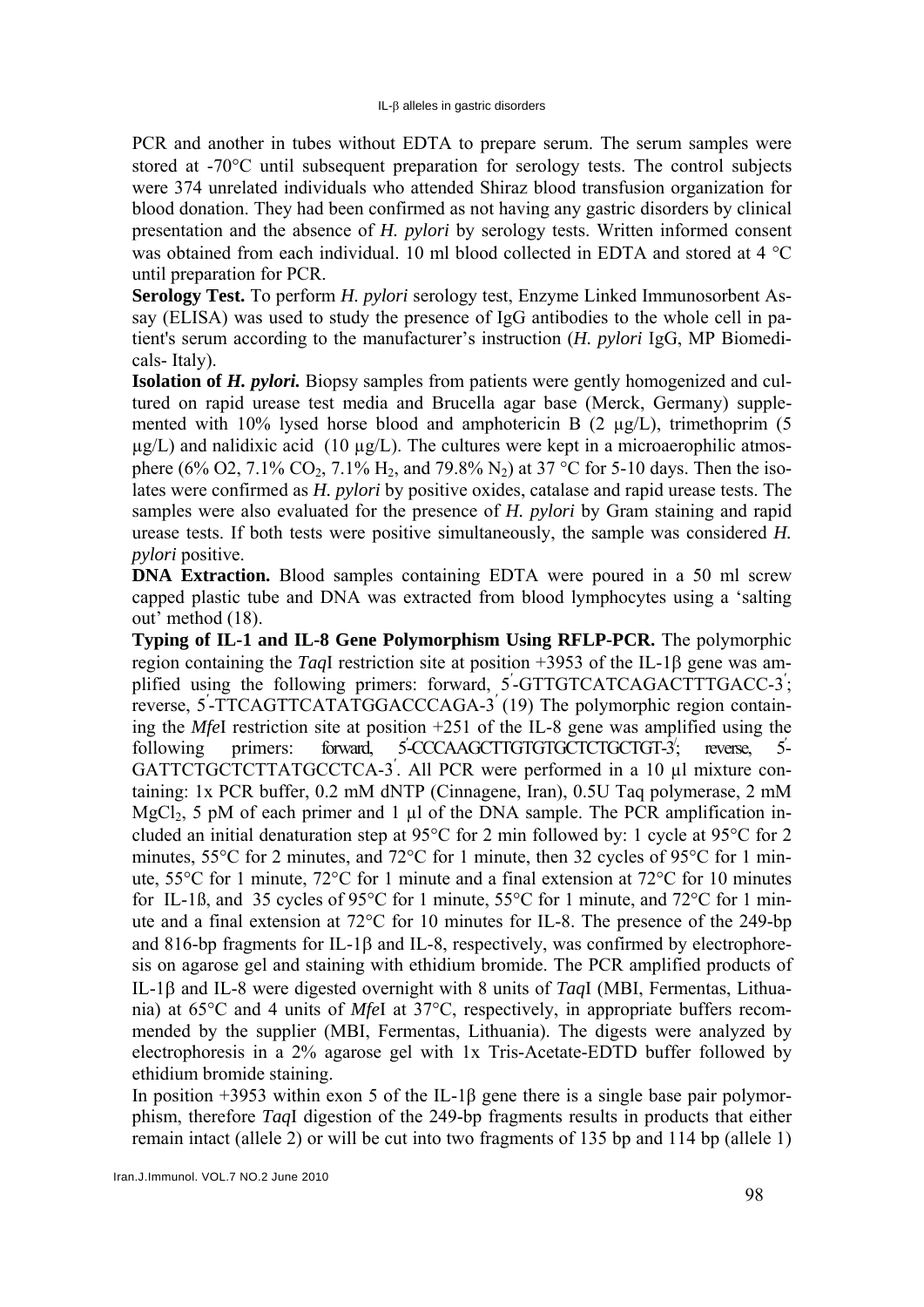#### Farshad Sh, et al

(Figure 1). The amplified fragment of the IL-8 promoter possesses an *Mfe*I site at the  $520<sup>th</sup>$  base. The -251 A/T alleles were differentiated by *MfeI* digestion, producing two fragments of 296 and 520 bp in the -251 A allele (Figure 2). The PCR products from the AA homozygotes were fully digested by *Mfe*I, while those from AT heterozygotes were half digested, and those from TT homozygotes were not digested at all.



**Figure 1.** Differentiation of the IL-1+3953C/T promoters by *Taq*I digestion; M: ladder, TT: Thymine Thymine, CC: Cytosine Cytosine, CT: Cytosine Thymine

**Statistical Analysis.** Allele and genotype frequencies were calculated by direct gene counting. Statistical analysis of the differences between groups was determined by  $\chi^2$ test using EPI 2000 and SPSS software version 13. Р values less than 0.05 were considered significant. The study power was calculated for each allele and genotype. The Hardy-Weinberg equilibrium was assessed statistically for both genes.

# **RESULTS**

**The Patients' Subpopulations.** The study group consisting of unrelated individuals with clinical gastric problems was classified into 3 categories on the basis of endoscopic findings and bacterial culture as follows: *H. pylori<sup>+</sup>* non-ulcerative gastritis<sup>+</sup> (n=54), *H.*  $pylori$ <sup>+</sup>ulcerative gastritis<sup>+</sup> (n=36) and *H. pylori*<sup>-</sup> non-ulcerative gastritis<sup>+</sup> (n=35). The subjects selected for this study were all from the same geographical location, i.e. the southern part of Iran.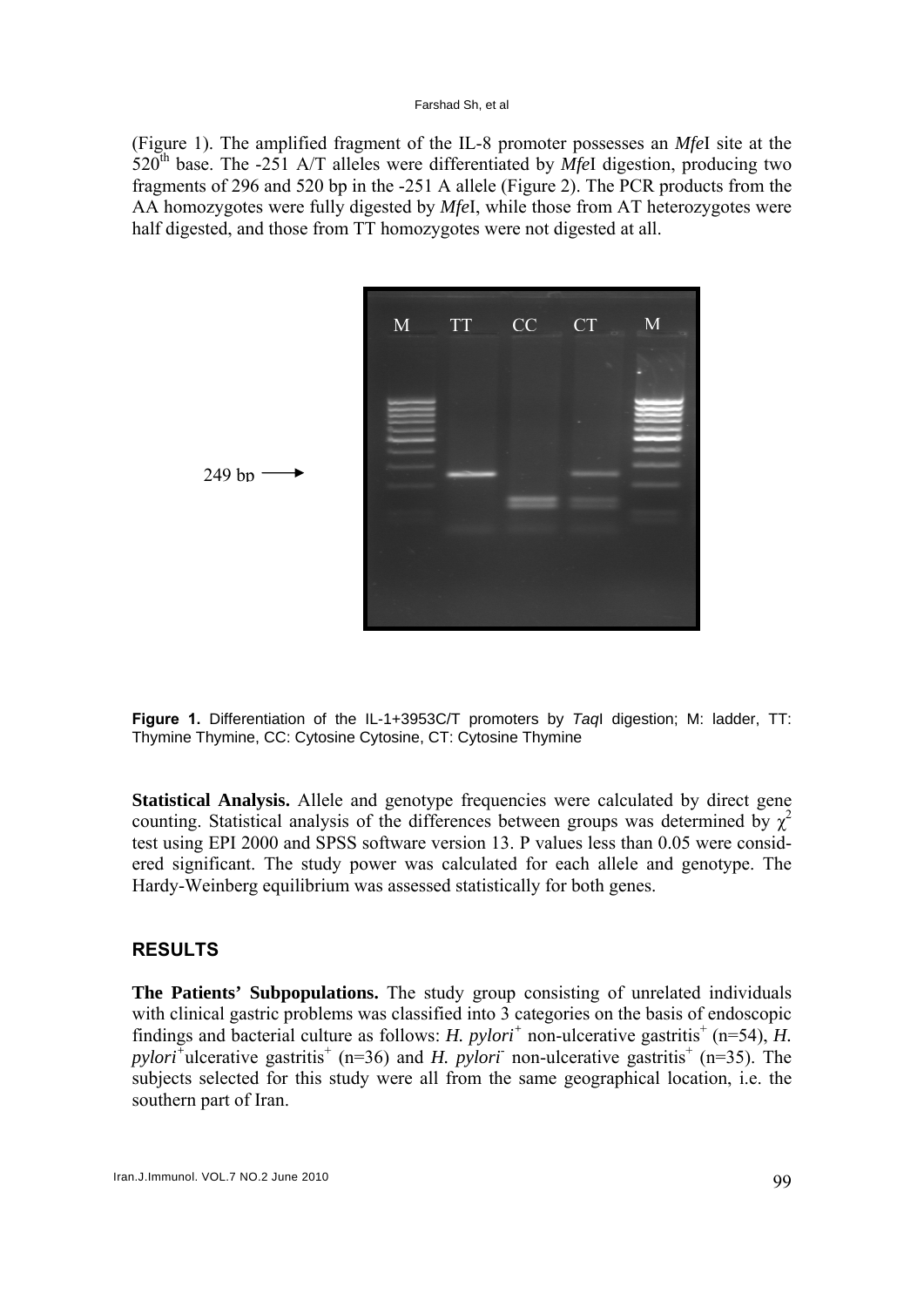IL-β alleles in gastric disorders



**Figure 2.** Differentiation of the IL-8-251A/T promoters by *Mfe*I digestion; M: ladder, TT: Thymine Thymine, CC: Cytosine Cytosine, CT: Cytosine Thymine

**Distributions of Genotypes and Haplotypes in the IL-1ß and IL-8.** Table 1 shows the genotype and allelic distributions of two polymorphic loci in IL-8 and IL-1β in the subpopulations of *H. pylori*<sup>+</sup>ulcerative gastritis<sup>+</sup> and *H. pylori*<sup>+</sup> non-ulcerative gastritis<sup>+</sup>. No significant differences in the allele or genotype frequencies could be demonstrated between these two groups of patients.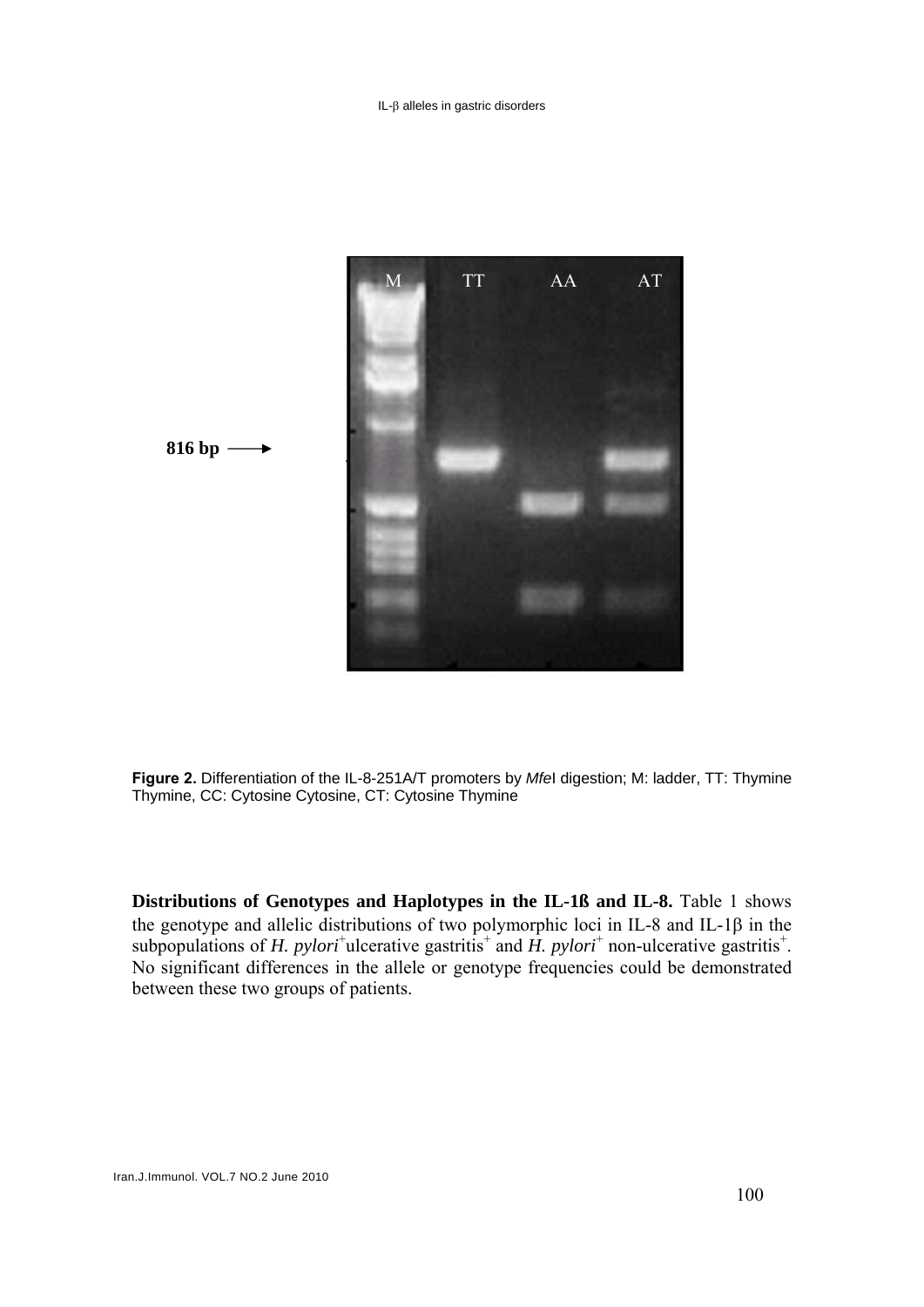|                                                    | group A patients | group B patients | $P$ value <sup>a</sup> |
|----------------------------------------------------|------------------|------------------|------------------------|
| Cytokine genotypes                                 | $n$ (%)          | $n$ (%)          |                        |
| $IL-1B(+3953)$                                     |                  |                  |                        |
| Genotype                                           |                  |                  |                        |
| CC                                                 | 18 (50%)         | 28 (51.9%)       | 0.86                   |
| ${\cal C}{\cal T}$                                 | 13 (36.1%)       | 22 (40.7%)       | 0.65                   |
| TT                                                 | $5(13.9\%)$      | $4(7.4\%)$       | 0.31                   |
| Total                                              | 36               | 54               |                        |
| Allele                                             |                  |                  |                        |
| $\mathsf C$                                        | 49 (68.1%)       | 78 (72 %)        | 0.55                   |
| $\rm T$                                            | 23 (31.9%)       | 30 (28%)         |                        |
| $IL-8(-251)$                                       |                  |                  |                        |
| Genotype                                           |                  |                  |                        |
| ${\rm AA}$                                         | $8(22.2\%)$      | 11 $(20.4\%)$    | 0.83                   |
| $\mathbf{A}\mathbf{T}$                             | $16(44.5\%)$     | 25 (46.3%)       | 0.86                   |
| $\ensuremath{\mathcal{T}}\ensuremath{\mathcal{T}}$ | 12 (33.3%)       | 18 (33.3%)       | $1.00\,$               |
| Total                                              | 36               | 54               |                        |
| Allele                                             |                  |                  |                        |
| $\boldsymbol{\rm{A}}$                              | 32 (30.8%)       | 47 (43.5%)       | 0.90                   |
| $\mathbf T$                                        | 40 (69.2%)       | $61(56.5\%)$     |                        |

**Table 1. The frequencies of IL-1β and IL-8 genotypes and alleles in** *H. pylori***<sup>+</sup> ulcerative gastritis<sup>+</sup> (group A) and** *H. pylori***<sup>+</sup> non-ulcerative gastritis+ patients (group B).** 

<sup>\*</sup>P values were determined by  $\chi^2$  test

As it has been shown in Table 2, the frequencies of the TT genotype for IL-1β were significantly increased in *H. pylori*<sup>+</sup> ulcerative gastritis<sup>+</sup> group compared to the control group (p<0.05). There were no significant differences in any observed allele distribution of IL-1β +3953 polymorphisms between the two study groups. There were also no significant differences in any allele or genotype distribution of IL-8 polymorphism between the two study groups.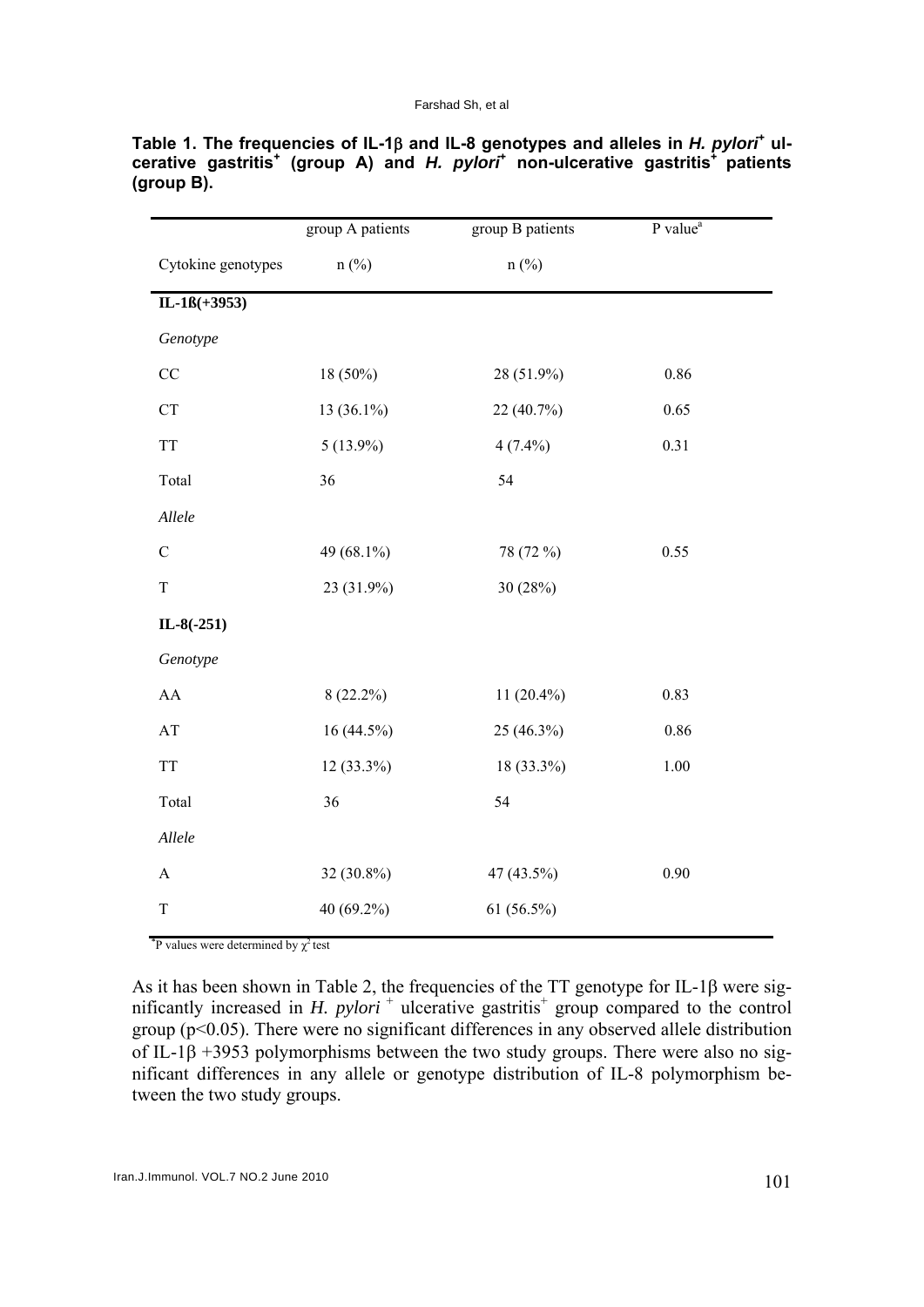|                        | group A patients | controls    | P value <sup>a</sup> |
|------------------------|------------------|-------------|----------------------|
| Cytokine genotypes     | $n$ (%)          | $n$ (%)     |                      |
| $IL-1B(+3953)$         |                  |             |                      |
| Genotype               |                  |             |                      |
| $\rm CC$               | 18 (50%)         | 214 (57.2%) | 0.40                 |
| ${\cal C}{\cal T}$     | $13(36.1\%)$     | 142 (38%)   | 0.83                 |
| <b>TT</b>              | $5(13.9\%)$      | $18(4.8\%)$ | 0.02                 |
| Total                  | 36               | 374         |                      |
| Allele                 |                  |             |                      |
| $\mathsf C$            | 49 (68.1%)       | 570 (76.2%) | 0.20                 |
| $\mathbf T$            | 23 (31.9%)       | 178 (23.8%) |                      |
| $IL-8(-251)$           |                  |             |                      |
| Genotype               |                  |             |                      |
| ${\rm AA}$             | $8(22.2\%)$      | 79 (21.3%)  | 0.89                 |
| $\mathbf{A}\mathbf{T}$ | 16 (44.5%)       | 190 (51.2%) | 0.44                 |
| <b>TT</b>              | 12 (33.3%)       | 102 (27.5%) | 0.89                 |
| Total                  | 36               | 371         |                      |
| Allele                 |                  |             |                      |
| $\boldsymbol{\rm{A}}$  | 32 (30.8%)       | 348 (46.9%) | 0.69                 |
| $\mathbf T$            | 40 (69.2%)       | 394 (53.1%) |                      |

# Table 2. The frequencies of IL-1β and IL-8 genotypes and alleles in *H. pylori*<sup>+</sup> ul**cerative gastritis<sup>+</sup> patients (group A) and controls.**

<sup>\*</sup>P values were determined by  $\chi^2$  test

According to Table 3, no significant differences in the allele or genotype frequencies for IL-8 and IL-1β were seen between the two subpopulations of *H. pylori*<sup>+</sup> non-ulcerative gastritis<sup>+</sup> and *H. pylori* non-ulcerative gastritis<sup>+</sup> patients.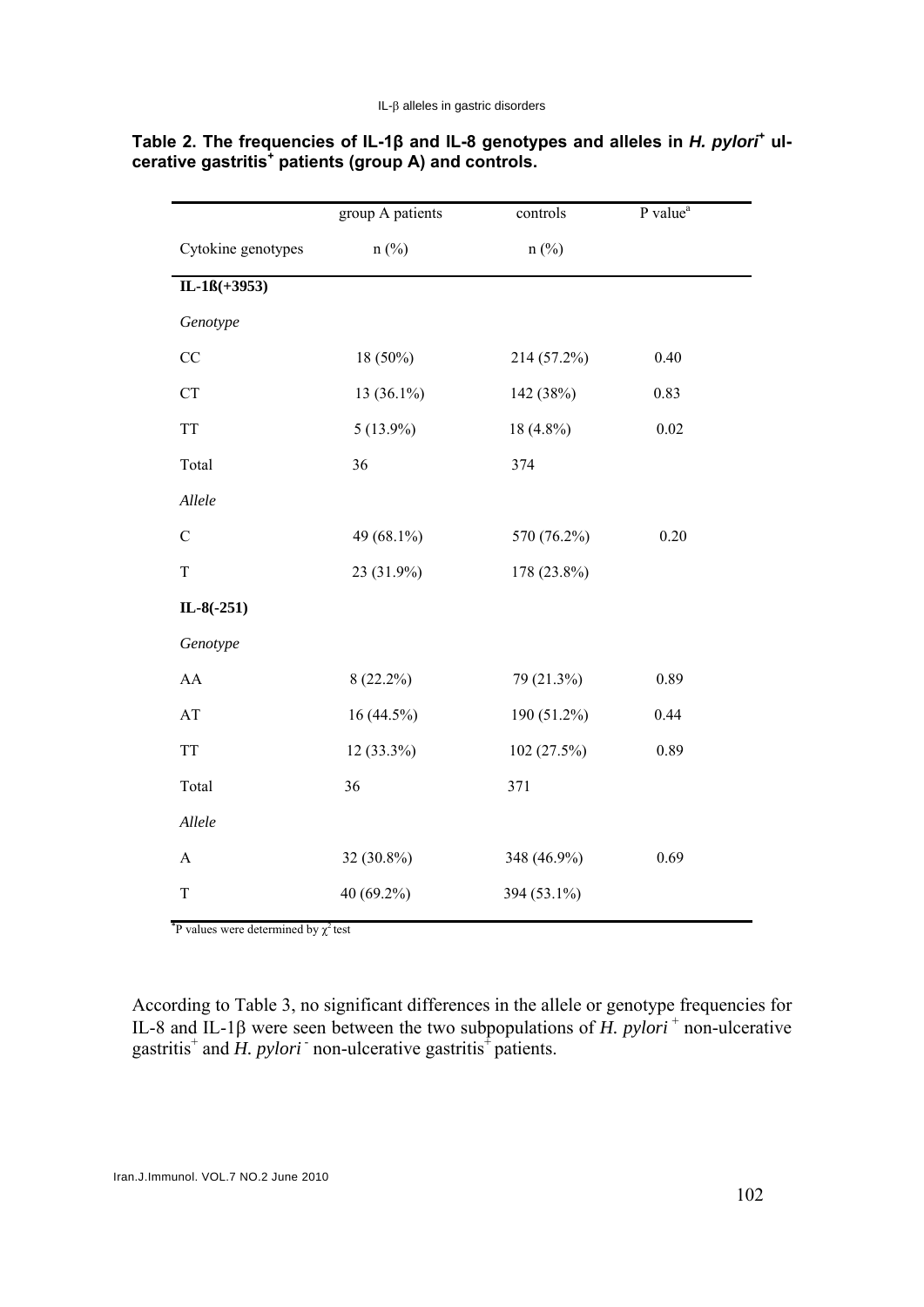|                                                    | group B patients | group C patients | P value <sup>a</sup> |
|----------------------------------------------------|------------------|------------------|----------------------|
| Cytokine genotypes                                 | $n$ (%)          | $n$ (%)          |                      |
| $IL-1B(+3953)$                                     |                  |                  |                      |
| Genotype                                           |                  |                  |                      |
| CC                                                 | 28 (51.9%)       | 18 (51.4%)       | 0.76                 |
| ${\cal C}{\cal T}$                                 | 22 (40.7%)       | 15 (42.8%)       | 0.65                 |
| <b>TT</b>                                          | $4(7.4\%)$       | $2(5.8\%)$       | 0.29                 |
| Total                                              | 54               | 35               |                      |
| Allele                                             |                  |                  |                      |
| $\mathcal{C}$                                      | 78 (72%)         | 47 (67.1%)       | 0.46                 |
| $\rm T$                                            | 30 (28%)         | 23 (32.9%)       |                      |
| $IL-8(-251)$                                       |                  |                  |                      |
| Genotype                                           |                  |                  |                      |
| AA                                                 | $11(20.4\%)$     | $3(9.1\%)$       | 0.17                 |
| $\mathbf{A}\mathbf{T}$                             | 25 (46.3%)       | 18 (54.6%)       | 0.46                 |
| $\ensuremath{\mathcal{T}}\ensuremath{\mathcal{T}}$ | 18 (33.3%)       | 12 (36.4%)       | 0.77                 |
| Total                                              | 54               | 33               |                      |
| Allele                                             |                  |                  |                      |
| $\mathbf{A}$                                       | 47 (43.5%)       | 24 (36.4%)       | 0.35                 |
| $\mathbf T$                                        | $61(56.5\%)$     | 42 (63.6%)       |                      |

Table 3. The frequencies of IL-1β and IL-8 genotypes and alleles in *H. pylori*<sup>+</sup> non**ulcerative gastritis<sup>+</sup> (group B) and** *H. pylori-* **non-ulcerative gastritis+ patients (group C).** 

<sup>\*</sup>P values were determined by  $\chi^2$  test

No significant differences in the allele or genotype frequencies for IL-8 and IL-1β in *H.*  pylori<sup>+</sup> non-ulcerative gastritis<sup>+</sup> patients compared to the normal population were demonstrated (Table 4). The distribution of each of the genotypic variants satisfied Hardy-Weinberg equilibrium.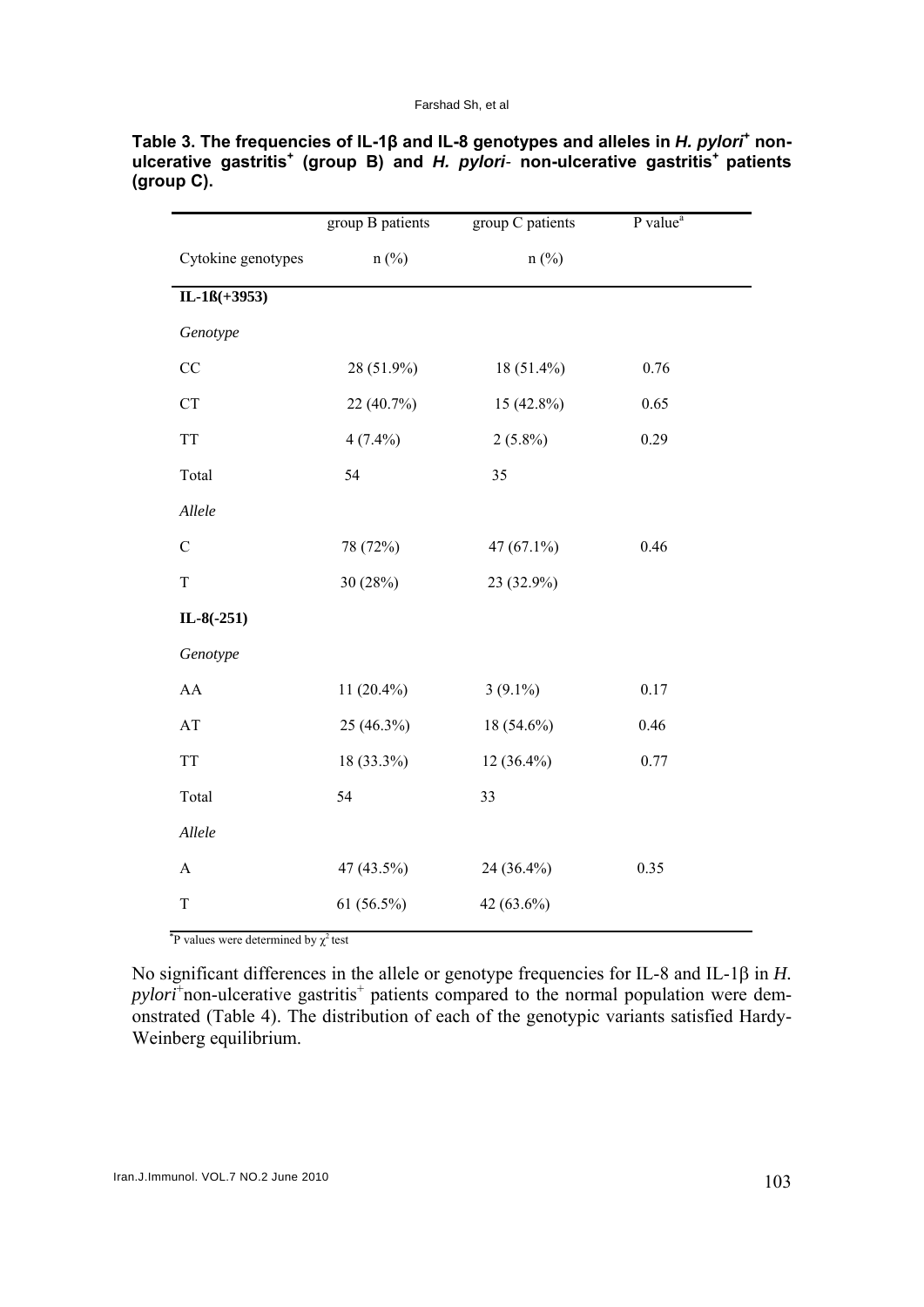|                    | group B patients | controls    | P value <sup>a</sup> |
|--------------------|------------------|-------------|----------------------|
| Cytokine genotypes | $n$ (%)          | $n$ (%)     |                      |
| $IL-1B(+3953)$     |                  |             |                      |
| Genotype           |                  |             |                      |
| $\rm CC$           | 28 (51.9%)       | 214 (57.2%) | 0.46                 |
| <b>CT</b>          | 22 (40.7%)       | 142 (38.0%) | 0.70                 |
| <b>TT</b>          | $4(7.3\%)$       | 18 (4.8%)   | 0.42                 |
| Total              | 54               | 374         |                      |
| Allele             |                  |             |                      |
| $\mathcal{C}$      | 78 (72.2%)       | 570 (76.2%) | 0.37                 |
| $\mathbf T$        | 30 (27.7%)       | 178 (23.8%) |                      |
| $IL-8(-251)$       |                  |             |                      |
| Genotype           |                  |             |                      |
| ${\rm AA}$         | 11 $(20.4\%)$    | 79 (21.3%)  | 0.88                 |
| AT                 | 25 (46.3%)       | 190 (51.2%) | 0.50                 |
| <b>TT</b>          | 18 (33.3%)       | 102 (27.5%) | 0.37                 |
| Total              | 54               | 371         |                      |
| Allele             |                  |             |                      |
| $\mathbf A$        | 47 (43.5%)       | 348 (46.9%) | 0.51                 |
| T                  | 61 (56.5%)       | 394 (53.1%) |                      |

### Table 4. The frequencies of IL-1β and IL-8 genotypes and alleles in *H. pylori*<sup>+</sup> non**ulcerative gastritis<sup>+</sup> patients (group B) and controls.**

 $*P$  values were determined by  $\chi^2$  test

# **DISCUSSION**

Although more than half of the world's population is infected with *H. pylori*, most people remain asymptomatic. It has been shown that allelic variants in cytokine genes influence gene expression and subsequently the susceptibility to and severity of various infectious diseases (20). Since gastric mucosal inflammation underlies the pathophysiology of *H. pylori* associated gastroduodenal diseases, it seems that production and release of cytokines have a key role in the inflammatory cascade. However, current re-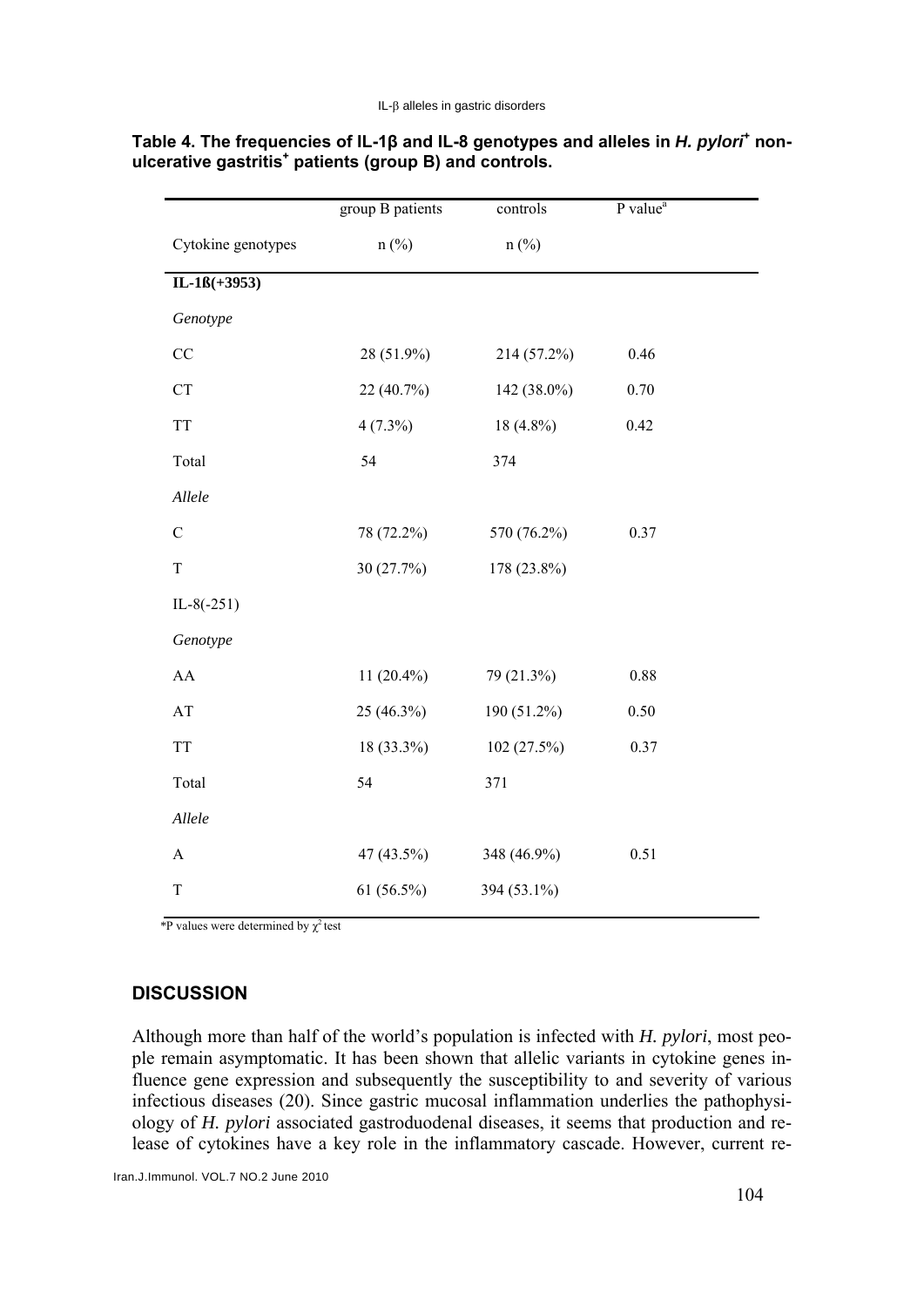search suggests that several bacterial virulence genes such as *CagA* and *VacA,* as well as the individual host's genetic predisposition, are factors that influence the progression of the disease (21). IL-1β, a potent inhibitor of gastric acid, is speculated to be responsible for the changes in the gastric environment upon *H. pylori* infection (5). In the present study, the association between IL-1β +3953 gene polymorphism and *H. pylori* induced non-ulcerative gastritis was investigated and no association was found between chronic active gastritis, and the frequencies of IL-1 $\beta$  +3953 alleles or a specific genotype in this position (p=0.367) (Table 4). The frequencies of CC, CT and TT genotypes and T and C alleles were further investigated in  $\hat{H}$ . *pylori*<sup>+</sup> non-ulcerative gastritis<sup> $\hat{+}$ </sup> patients and  $H$ . *pylori* non-ulcerative gastritis<sup>+</sup> patients (Table 3) and no significant association was observed. Although these findings might suggest that the importance of the IL-1β +3953 alleles is not significant in Iranian population compared with their counterparts from other parts of the world, it is possible that polymorphisms in other positions (-511 and - 31) in case of *H. pylori* induced chronic gastritis or other undefined markers within the IL-1β gene are more related to gastritis among Iranians. Watanabe et al. have shown that IL-1 plays a major role in *H. pylori* infection by simultaneously promoting the inflammatory response and suppressing acid secretion (22). In some studies, IL-1β has been described as a factor for gastric cancer development (23-25). However, Zambon et al. showed that neither IL-1β nor IL-1RN genotypes were involved in any aspect of mucosal inflammation, i.e. polymorphonuclear or mononuclear cell infiltrate. This was in contrast to the significant association of inflammation with *H. pylori* virulence factors, *cagA* and *vacA* in their study. They suggested that the mechanism by which IL-1RN and IL-1β gene polymorphisms might influence gastric mucosal inflammation may be related to a different IL-1 synthesis, secretion and activity (26). No significant association was found between the frequencies of IL-1β +3953 alleles and duodenal ulcer disease when *H. pylori* positive ulcer positive patients were compared to the normal population in our study. However, investigation in a larger population and on other polymorphic loci of IL-1β could be recommended. Besides, TT genotype was found as a risk factor for duodenal ulcer disease when *H. pylori* positive ulcer positive patients were compared to the normal population (Table 2) ( $p=0.02$ ). This result seems to be logical and could be explained by the fact that  $+3953$  T alleles enhance IL-1 $\beta$  production in man (27). The results of the present study suggest that the +3953 TT which is the high producing genotype of IL-1β is an important host biological factor influencing the clinical outcome which results in duodenal ulcer in southern Iran. The frequencies of IL-1β genotypes and alleles in *H. pylori* positive ulcer positive patients under study were also compared to *H. pylori* positive patients with non-ulcerative gastritis (Table 1) and no significant associations between alleles and genotypes were observed. As level of IL-1β is higher in duodenal ulcer patients compared to the non-ulcerative gastritis patients in the antrum area (28), the results could not be explained by a difference in IL-1β expression. This study also focused on determining an association between IL-8 along with IL-1 and *H. pylori* induced duodenal ulcer and non-ulcerative gastritis in an Iranian population in comparison with the normal group. No significant association was found between the frequencies of IL-8 -251, and A allele which is a high producing allele of IL-8 (17) and *H. pylori* induced duodenal ulcer compared to normal population (Table 2). In a study of Hungarians, an AT heterozygote mutant variant was detected with a significantly higher frequency among the ulcerative patients (29). This could be explained by the fact that there are population specific differences in this case. Although the p values were so high that even improving the sample size does not seem to be effective in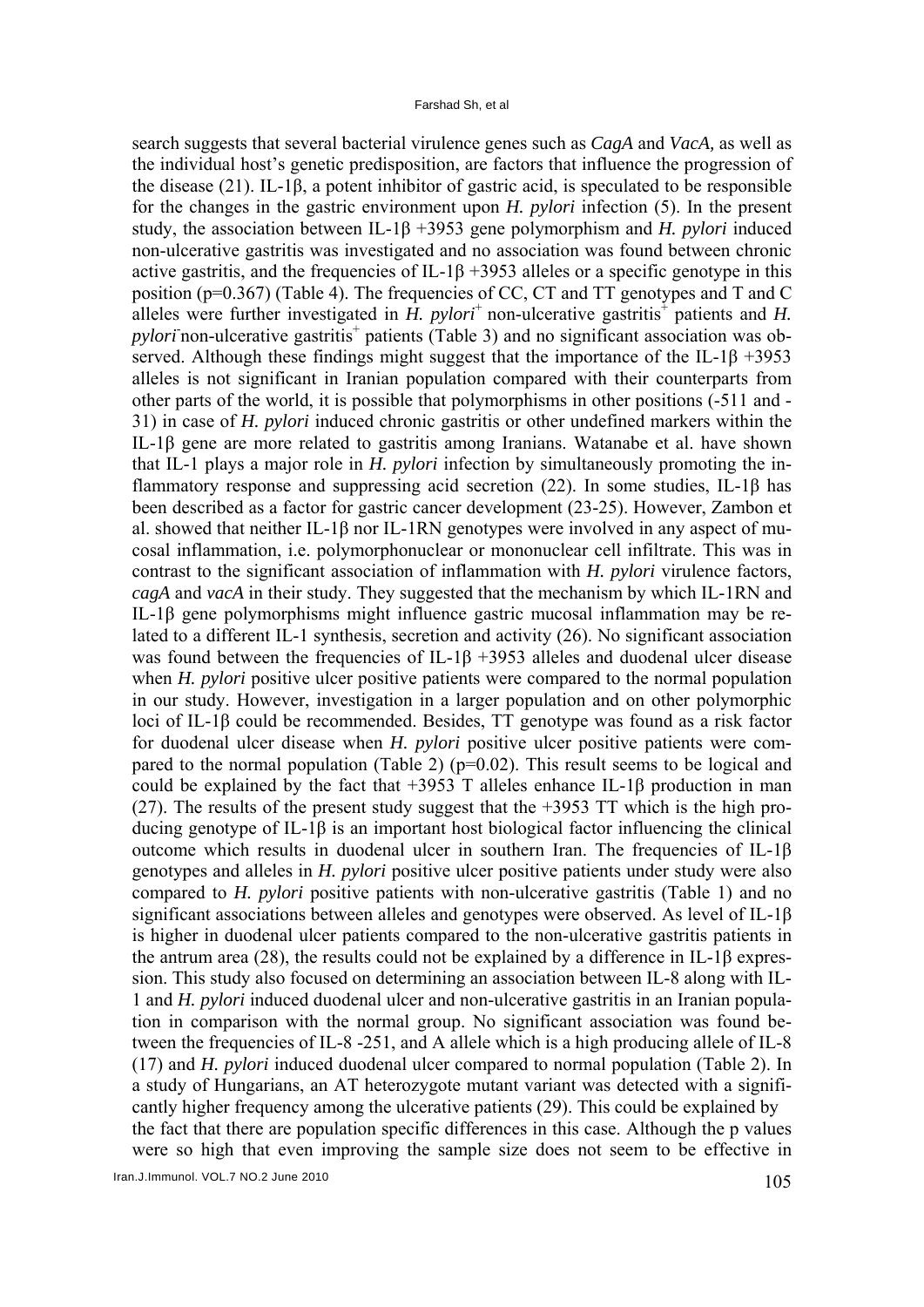changing the results, this study could be carried out with a larger population size. No significant association was observed when *H. pylori* positive patients with nonulcerative gastritis were compared to the normal population (Table 4). A study performed in 2005 on a group of Thai patients showed that gastric mucosal IL-8 levels were significantly higher in *H. pylori*-positive cases than in the negative ones (30). In 2004 it was reported by a group of Hungarian scientists that an IL-8 A/T heterozygote mutant variant had been detected with a significantly higher frequency among the ulcerative patients (65.22%) in comparison with the healthy *H. pylori*-positive blood donors (36.17%), while the frequency of the normal allelic genotype (TT) was significantly higher in the control group than in the patients (44.6% vs. 15.9%). Analysis of the genetic predisposition to increased cytokine production showed a significant association for IL-8 polymorphism. This observation draws attention to the possible importance of IL-8 polymorphism as a genetic predisposing factor in the patho-mechanism of *H. pylori*-induced duodenal ulcer disease, and the relative protection from duodenal ulcer disease that is associated with the TT genotype (29). When *H. pylori* positive patients with duodenal ulcer were compared to *H. pylori* positive patients with nonulcerative gastritis, no association was observed (Table 1), also there was no association when *H. pylori* positive patients with non-ulcerative gastritis were compared to *H. pylori* negative patients with non-ulcerative gastritis (Table 3). As IL-8 production is higher in patients with duodenal ulcer than in non-ulcerative gastritis ones (28), it seems to be other functional sites in IL-8 or some pathogenic properties of the organism that interferes with the production of this interleukin. Therefore, studies on other IL-8 polymorphic loci and identifying other functional sites and studying the pathogenic properties of the isolated *H. pylori* strains are recommended. However, the fact that we did not observe an association and failed to confirm some previous studies might have been due to a Type II error (false-negative). This is, however, unlikely because our sample had more than 80% power to detect the relative risks similar to other studies at 5% significant level. The failure to replicate reported associations is a common event in the search for genetic determinants of complex diseases, either due to genuine population heterogeneity or to a different sort of bias (31). The lack of replication in our population may alternatively be explained by different racial composition of our population, or the presence of environmental factors to which other populations, but not the Iranian population, are exposed to. In addition, genetic differences are known to exist between different ethnic groups, such as African Americans and Caucasians.

In conclusion, the crucial role of the host immune response to *H. pylori* infection was underlined and the importance of polymorphisms in IL-1 $\beta$  +3953 as a factor which gives rise to ulcerative gastritis was confirmed in the present study. Moreover, the role of other bacterial and host response factors, such as bacterial adherence peptides, host chemokines, and genes involved in gastric acid secretion, must be further elucidated in the light of differences in the population structure and the genetic diversity among populations.

#### **ACKNOWLEDGMENTS**

This study was supported by the research grant number 84-23 from Professor Alborzi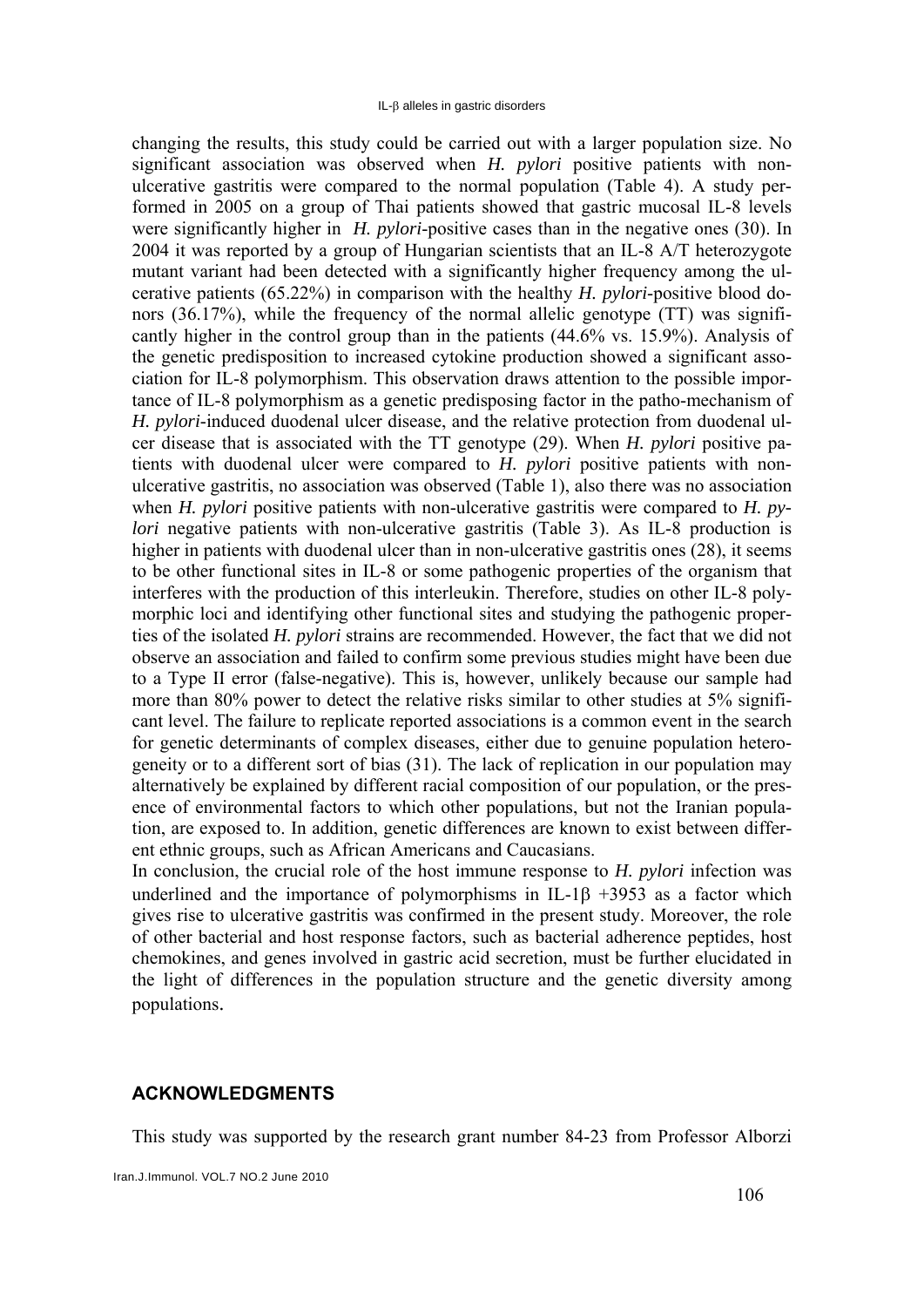Clinical Microbiology Research Center, Shiraz University of Medical Sciences. Authors also declare no conflict of interest. We wish to thank the staff of Prof. Alborzi Clinical Microbiology Research Center for their technical assistance. The authors also wish to thank Dr. Hassan Khajei for his editorial assistance.

#### **REFERENCES**

- 1 Konturek SJ, Starzynska T, Konturek PC, Karczewska E, Marlicz K, Lawniczak M, et al. Helicobacter pylori and CagA status, serum gastrin, interleukin-8 and gastric acid secretion in gastric cancer. Scand J Gastroenterol. 2002; 37:891-8.
- 2 Go M.F. Synergy of Helicobacter pylori virulence factors and interleukin-1 polymorphisms in gastric cancer risk. Curr Gastroenterol Rep. 2003; 5:451-52.
- 3 El-Omar EM, Carrington M, Chow WH, McColl KE, Bream JH, Young HA, et al. Interleukin-1 polymorphisms associated with increased risk of gastric cancer. Nature. 2000; 404:398-402.
- 4 Wallace JL, Cucala M, Mugridge K, Parente L. Secretagogue- specific effects of interleukin-1 on gastric acid secretion. Am J Physiol. 1991; 261:559-64.
- 5 Beales IL, Calam J. Interleukin 1 beta and tumor necrosis factor alpha inhibit acid secretion in cultured rabbit parietal cells by multiple pathways. Gut. 1998; 42:227-34.
- 6 Zhang D, Zheng H, Zhou Y, Tang X, Yu B, Li J. Association of IL-1beta gene polymorphism with cachexia from locally advanced gastric cancer. BMC Cancer. 2007; 7:45.
- 7 Di Giovine FS, Takhsh E, Blakemore AI, Duff GW. Single base polymorphism at -511 in the human interleukin-1 beta gene (IL1 beta). Hum Mol Genet. 1992; 1:450.
- 8 Stokkers PC, van Aken BE, Basoski N, Reitsma PH, Tytgat GN, van Deventer SJ. Five genetic markers in the interleukin 1 family in relation to inflammatory bowel disease. Gut. 1998; 43:33-9.
- 9 Hwang IR, Kodama T, Kikuchi S, Sakai K, Peterson LE, Graham DY, et al. Effect of interleukin 1 polymorphisms on gastric mucosal interleukin 1beta production in Helicobacter pylori infection. Gastroenterology. 2002; 123:1793-803.
- 10 Kato S, Onda M, Yamada S, Matsuda N, Tokunaga A, Matsukura N . Association of the interleukin-1 beta genetic polymorphism and gastric cancer risk in Japanese. J Gastroenterol. 2001; 36:696-9.
- 11 Chakravorty M, Ghosh A, Choudhury A, Santra A, Hembrum J, Roychoudhury S. Interaction between IL-1B gene promoter polymorphisms in determining susceptibility to Helicobacter pylori associated duodenal ulcer. Human Mutation. 2006;  $27:411-9$
- 12 Matsushima K, Oppenheim JJ. Interleukin 8 and MCAF: novel inflammatory cytokines inducible by IL-1 and TNF. Cytokine. 1989; 1:2-13.
- 13 Smith DR, Polverini PJ, Kunkel SL. Orringer MB, Whyte RI, Burdick MD. Inhibition of Interleukin 8 Attenuates Angiogenesis in Bronchogenic Carcinoma. J Exp Med. 1994; 179:1409–15.
- 14 Rollins BJ. Chemokines. Blood. 1997; 90:909-28.
- 15 Yamaoka Y, Kikuchi S, el-Zimaity HM, Gutierrez O, Osato MS, Graham DY. Importance of Helicobacter pylori oipA in clinical presentation, gastric inflammation, and mucosal interleukin 8 production. Gastroenterology. 2002; 123:414-24.
- 16 Sharma SA, Tummuru MK, Blaser MJ, Kerr LD. Activation of IL-8 gene expression by Helicobacter pylori is regulated by transcription factor nuclear factor-kappa B in gastric epithelial cells. J Immunol. 1998; 160:2401-7.
- 17 Miller SA, Dykes DD, Polesky HF. A simple salting out procedure for extracting DNA from human nucleated cells. Nucleic Acids Res. 1988; 16:1215.
- 18 Pociot F, Molvig J, Wogensen L, Worsaae H, Nerup J. A TaqΙ polymorphism in the human interleukine 1 ß (IL-1ß) gene correlates with IL-1ß secretion in vitro. Eur J Clin Invest. 1992; 22:396-402.
- 19 Bidwell J, McNicholl J, Gallagher G, Kimberly R, Huizinga T, McDermott MF, et al. Cytokine gene polymorphism in human disease: on-line databases. Genes Immunol.. 2001; 1:61-70.
- 20 Johnson A, Kratz B, Scanlon L, Spivak A. Guts & Glory H. pylori: Cause of Peptic Ulcer. Eukaryon. 2007; 3:67-74.
- 21 Watanabe H, Iwase M, Ohashi M, Nagumo M. Role of interleukin-8 secreted from human oral squamous cell carcinoma cell lines. Oral Oncol. 2002; 38:670-9.
- 22 Machado JC, Figueiredo C, Canedo P, Pharoah P, Carvalho R, Nabais S. A proinflammatory genetic profile increases the risk for chronic atrophic gastritis and gastric carcinoma. Gastroenterology. 2003; 125:364-71.
- 23 El-Omar EM, Carrington M, Chow WH, McColl KE, Bream JH, Young HA, et al. The role of interleukin-1 polymorphisms in the pathogenesis of gastric cancer. Nature. 2001; 412:99.
- 24 Machado JC, Pharoah P, Sousa S, Carvalho R, Oliveira C, Figueredo C, et al. Interleukin-1B and interleukin 1RN polymorphisms are associated with increased risk of gastric carcinoma. Gastroenterology. 2001; 121:823-9.
- 25 Zambon CF, Basso D, Navaglia F, Germano G, Gallo N, Milazzo M, et al. Helicobacter pylori virulence genes and host IL-1RN and IL-1beta genes interplay in favoring the development of peptic ulcer and intestinal metaplasia. Cytokine. 2002; 18:242-51.
- 26 Addas-Carvalho M, Origa AF, Saad ST. Interleukin-1beta and tumor necrosis factor levels in stored platelet concentrates and the association with gene polymorphisms. Transfusion. 2004; 44:996-1003.
- 27 Yamaoka Y, Kitam M, Kodama Y, Sawai N, Manishi J. Helicobacter pylori cagA gene and expression of cytokine messenger RNA in gastric mucosa. Gastroenterology. 1996; 110:1744-52.
- 28 Hull J, Thomson A, Kwiatkowski D. Association of respiratory syncytial virus bronchiolitis with the interleukin 8 gene region in UK families. Thorax. 2000; 55:1023-7.
- 29 Hofner P, Gyulai Z, Kiss ZF, Tiszai A, Tiszlavics L, Toth G,Szoke D, et al. Genetic polymorphisms of NOD1 and IL-8, but not polymorphisms of TLR4 genes, are associated with Helicobacter pylori-induced duodenal ulcer and gastritis.Helicobacter. 2007; 12:124-31.

 $I$ mmunol. VOL.7 NO.2 June 2010 107